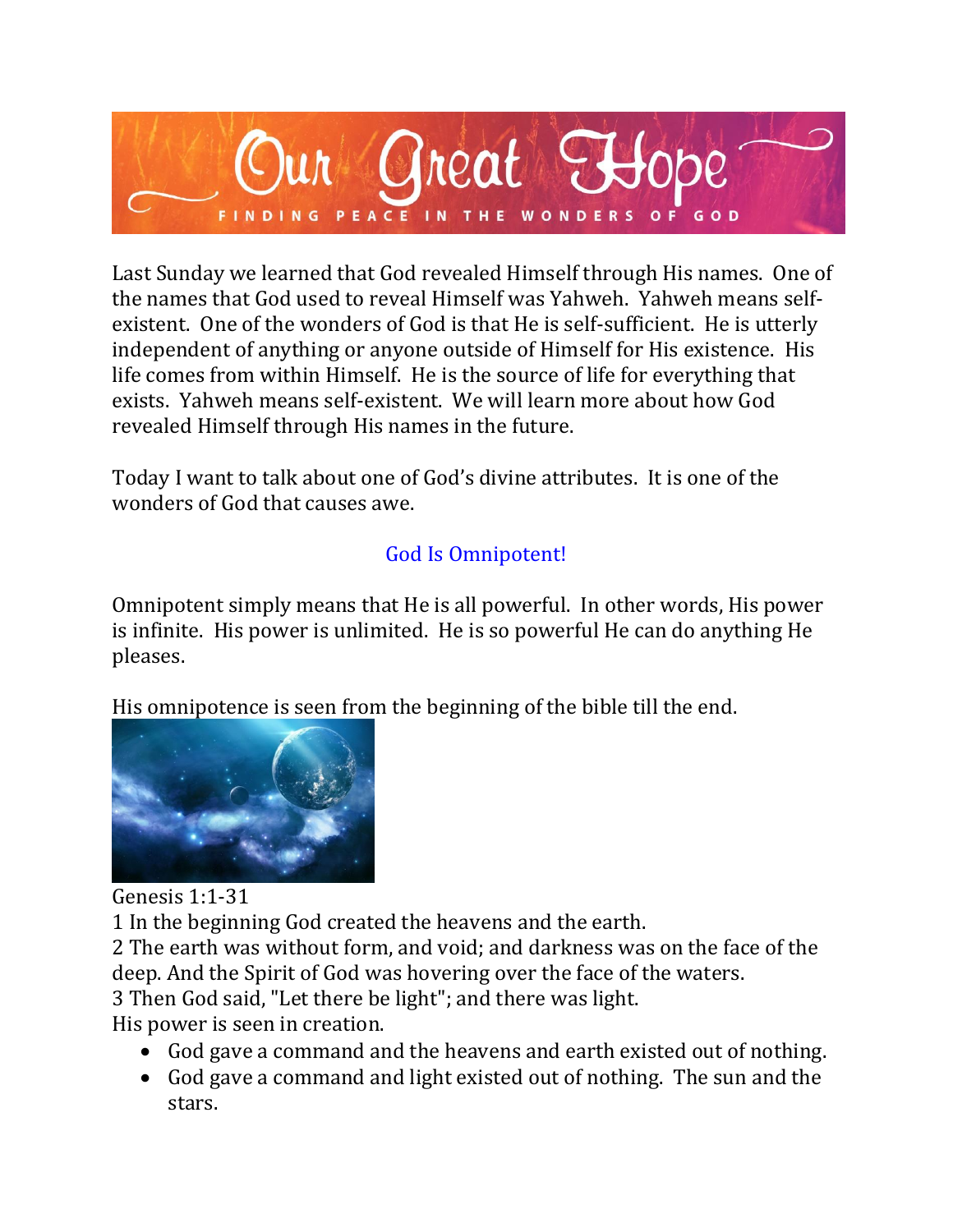- God gave a command and the waters separated on the earth
- God gave a command and the plants and trees appeared out of nothing
- God gave a command and living creatures appeared out of nothing.

Whatever God said immediately happened. This is because God is omnipotent.

At the end of time as we know it, God will speak and everything that has existed in the heavens and the earth will pass away and be no more.



# 2 Peter 3:10

10 But the day of the Lord will come as a thief in the night, in which the heavens will pass away with a great noise, and the elements will melt with fervent heat; both the earth and the works that are in it will be burned up. NKJV

### Rev 21:1

21 Now I saw a new heaven and a new earth, for the first heaven and the first earth had passed away….

NKJV

Being omnipotent means….

1. God has power over governments and nations.

Psalm 22:28 28 For the kingdom is the Lord's, and He rules over the nations. **NKJV** 

Acts 17:26

26 And He has made from one blood every nation of men to dwell on all the face of the earth, and has determined their preappointed times and the boundaries of their dwellings, **NKJV**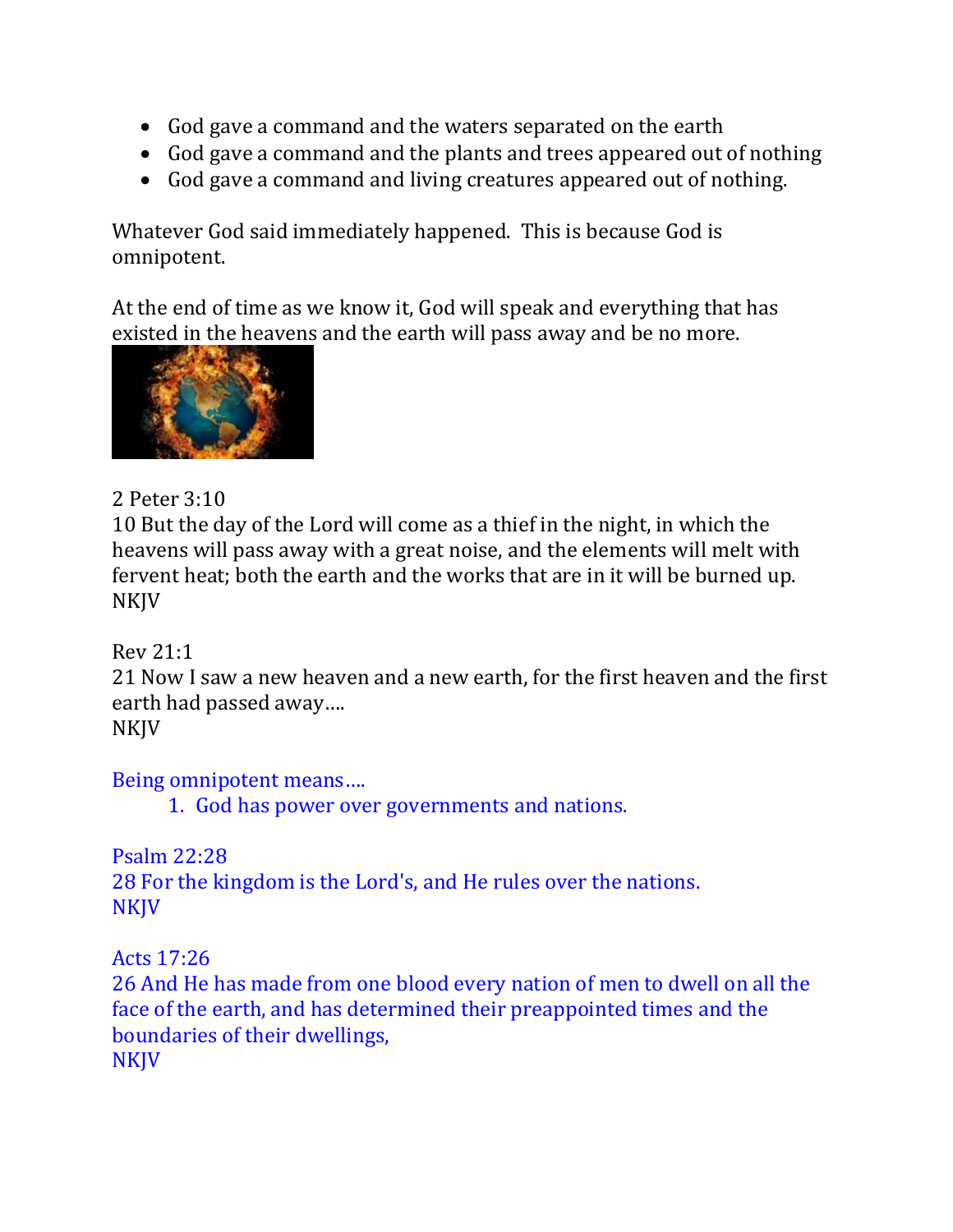The Lord restraints nations or lets nations go their own way according to His plans and purposes.

Moses reminded pharaoh that he had no power over him or Israel except that which was granted to Him by God.

The major prophets reminded kings and princes that they had no power unless it had been granted to them by God. This is the story of all the major and minor prophets.

Jesus reminded Pilate that he had no power over Him unless it had been granted to him by God. (John 19:11)

God has power over governments and nations.

### 2. God has power over all other spiritual powers.

This includes all the angels of God. This includes Satan and all his angels.

- Satan's power is subject to God's power. Satan's attack on Job was limited to only certain actions for he was restrained by God's infinite power. (Job 1:12; Job 2:6)
- Satan and his followers could not resist the commands of Jesus when Jesus told them to leave.
- Satan will be cast into a lake of fire by the power of God and his power over mankind will be finished. (Revelation 20:10)

God has power over all spiritual powers and that includes Satan.

### 3. God has power over nature.

- The great flood
- The birth of Isaac
- The plagues of Egypt
- The birth of Jesus
- The miraculous catch of fish
- The calming of the storm
- The healing of every disease and infirmity

God has power over nature.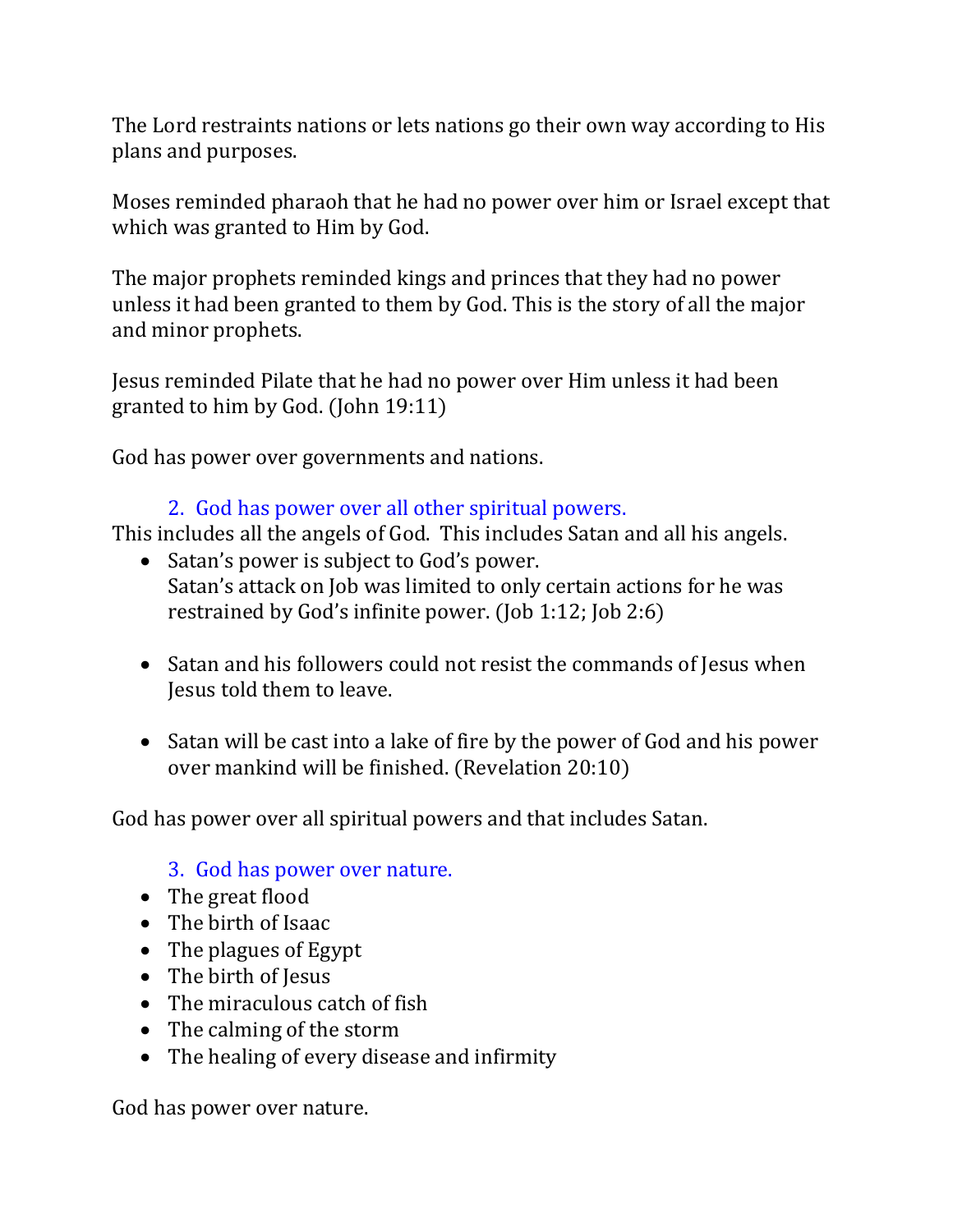# 4. God has power over death

- The transportation of Enoch and Elijah
- The resurrection of the widow's son from Zarephath
- The resurrection of Lazarus
- The resurrection of Jesus
- The resurrection of all of mankind

God has power over death

### 5. God has power over mankind.

The scriptures say God hardened Pharaoh's heart to accomplish His plans and His purposes through him. (Exodus 4:21; Exodus 9:12; Exodus 10:1; Exodus 14:8)

The scriptures say God hardened the heart of Sihon king of Heshbon to accomplish His plans and His purposes through him. (Deut. 2:30)

The scriptures say God hardened the hearts of the kings of the land of Canaan to resist Israel to accomplish His plans and purposes through them. (Joshua 11:20)

The scriptures say God hardened the heart of the leaders of Israel and blinded their eyes to accomplish His plans and His purposes through them. (Isaiah 63:17)

The scriptures say that God chose the prophet Jeremiah before he was in his mother's womb (Jeremiah 1:4-10)

The scriptures say that God chose and called John the Baptist from the time He was in His mother's womb to accomplish His plans and purposes through Him. (Luke 1:15)

The scripture say that God chose and called Paul to accomplish His plans and His purposes through Him. (Romans 1:1)

Men boast in their free will and their ability to make of themselves whatever they aspire. We tend to be like King Nebuchadnezzar of Babylon. So, God took his sanity away from him for a season and he became as a wild animal.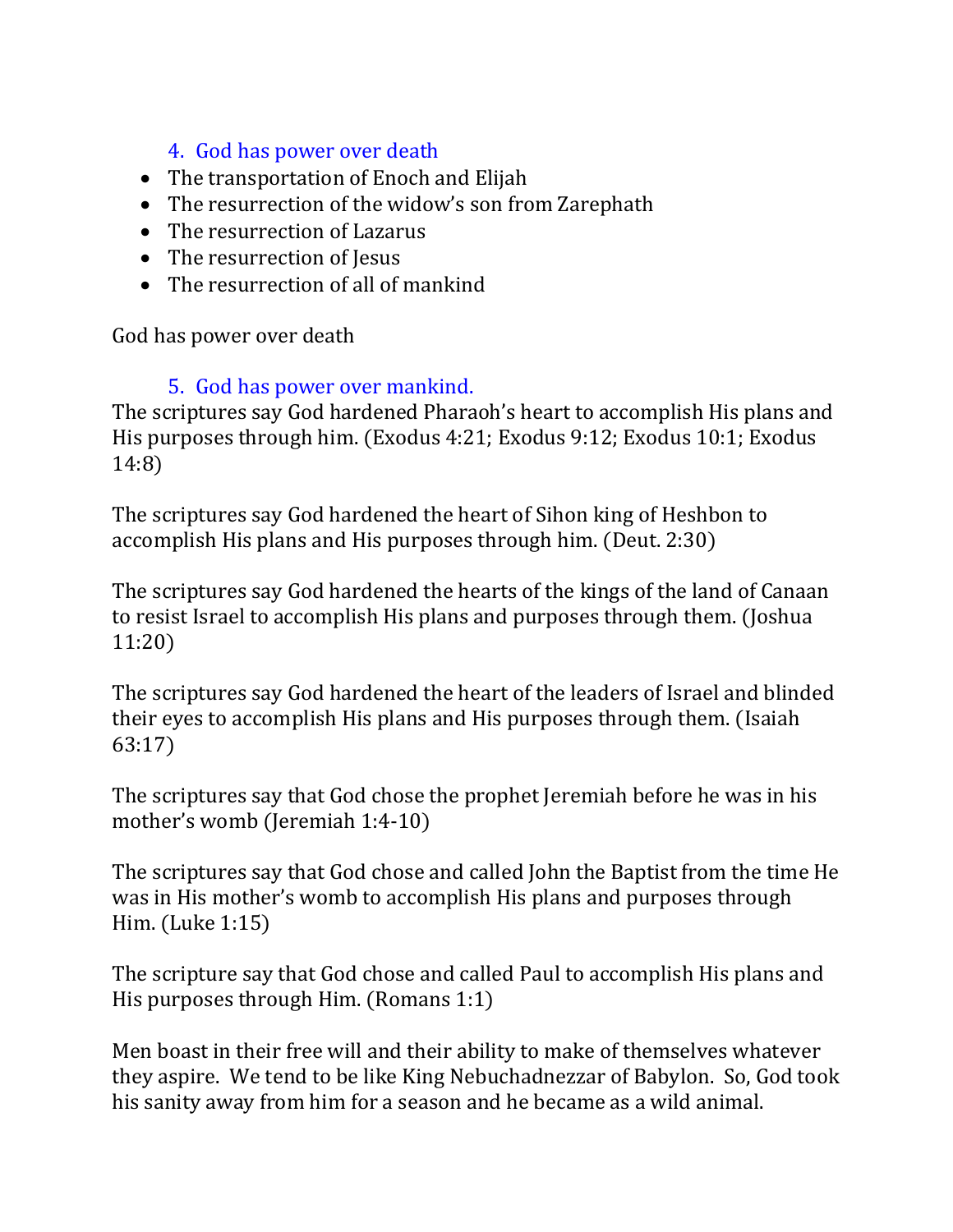The scriptures say that it is humorous to God that men boast in their free will.

Because God is omnipotent, the exercise of our free will is always subject to HIs infinite power. He can harden our hearts to accomplish His plans and purposes anytime He chooses. He can change our heart to do His will anytime He chooses. He can sustain our life, or He can end our life anytime He chooses.

Yes, we have a free will. But the exercise of our free will is always subject to God's infinite power.

God has power over mankind.

How should we respond to God's omnipotence?

#### • We should fear God

When Nebuchadnezzar was king of Babylon, the scriptures say this about him…

Daniel 5:18-19

18 O king, the Most High God gave Nebuchadnezzar your father a kingdom and majesty, glory and honor.

19 And because of the majesty that He gave him, all peoples, nations, and languages trembled and feared before him. Whomever he wished, he executed; whomever he wished, he kept alive; whomever he wished, he set up; and whomever he wished, he put down. NKJV

If God is omnipotent over our lives, we should fear Him more than the citizens of Babylon feared Nebuchadnezzar. God can do with us whatever He pleases. We have nowhere to run. He can execute us at any moment for our rebellion against Him and He can keep alive for eternity in Hell if He chooses.

The scripture says that everyone of us has rebelled against God. We have not been loyal citizens of God's kingdom. We have all been rebels.

The scriptures say we deserve God's judgment for our rebellion against Him.

The scripture says His judgment is death.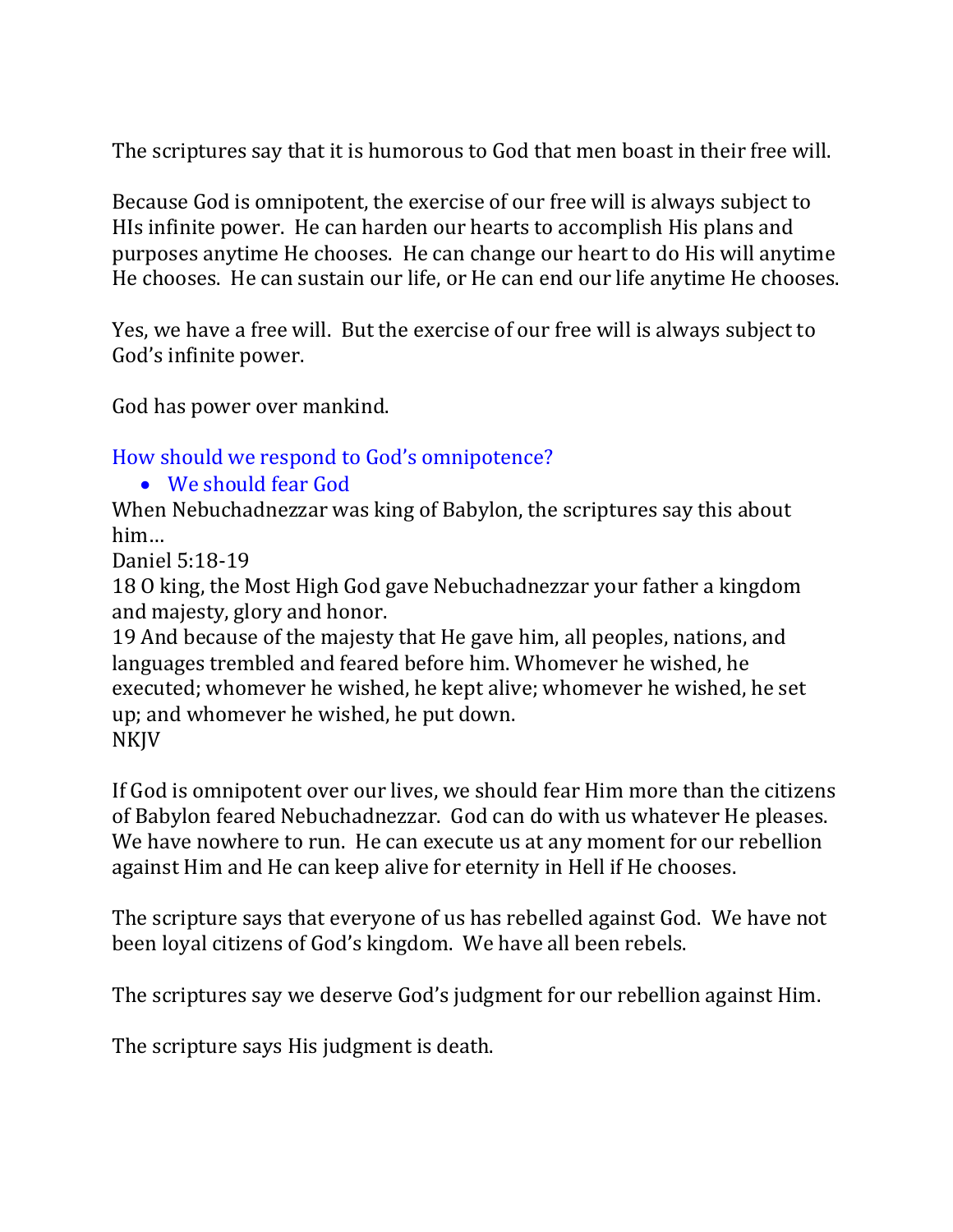The only reason any of us is currently alive is the mercy and patience of God. Do not be deceived into believing that because you are still alive that God has forgotten your sins or that God overlooks sin.

Because God is omnipotent, we should fear God and repent for our rebellion.

• We should find peace with God through Jesus Christ Romans 5:1 5 Therefore, having been justified by faith, we have peace with God through our Lord Jesus Christ, NKJV

God saw that we could not save ourselves from His justice.

God extended His hand and made a way for His justice to be satisfied and for Him to be at peace with us.

God gave His Son Jesus to atone for our sins.

Jesus claimed He was the omnipotent God. He demonstrated repeatedly that He was God by exercising HIs omnipotent power.

- 1. Over rulers
- 2. Over Satan
- 3. Over nature
- 4. Over death
- 5. Over People

Jesus said if we would receive Him by faith we would be saved from the justice of God.

John 3:16-18

16 For God so loved the world that He gave His only begotten Son, that whoever believes in Him should not perish but have everlasting life.

17 For God did not send His Son into the world to condemn the world, but that the world through Him might be saved.

18 "He who believes in Him is not condemned; but he who does not believe is condemned already, because he has not believed in the name of the only begotten Son of God.

NKJV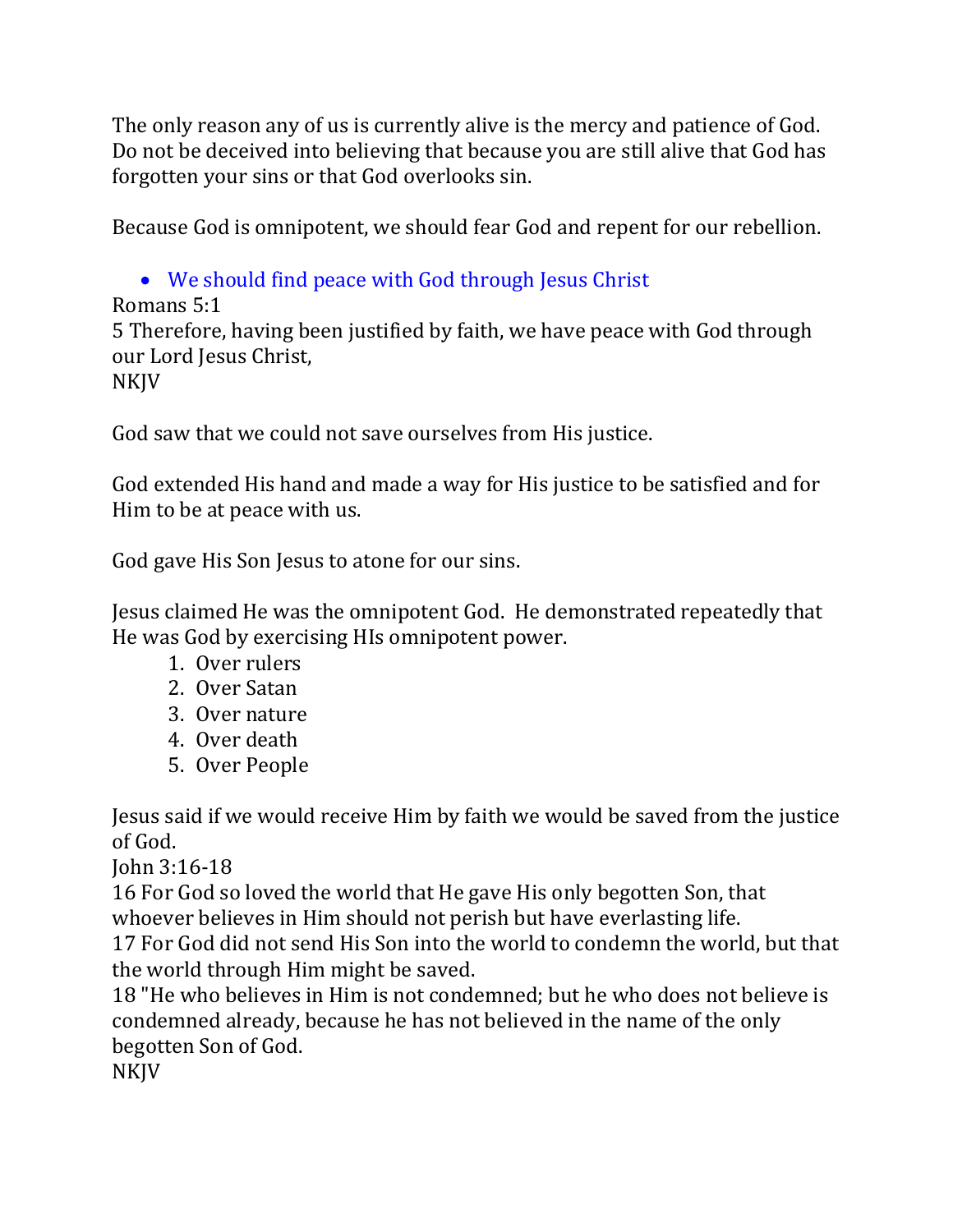It is a wonder to me that an omnipotent God would empty Himself and die in order to save arrogant men from their rebellion against Him.

You should find peace with God through Jesus!

```
• We should focus on this wonder of God
Psalms 33:8
8 Let all the earth fear the Lord; Let all the inhabitants of the world stand in 
awe of Him. 
NKJV
```
When I focus on the omnipotence of Jesus, I stand in awe!

It impacts how I live.

How will we live if we focus on the omnipotence of Jesus?

- We will love Jesus and grow in His love
- We will pray with faith that Jesus can change anything
- We will share with others how Jesus can change them



Satan knows that if we live our life this way, we are dangerous disciples. We are dangerous to him and his kingdom.

Satan uses his knowledge of God to accuse God and to undermine His love for us.

If Jesus is omnipotent, then why doesn't He relieve my suffering or the suffering of someone we love?